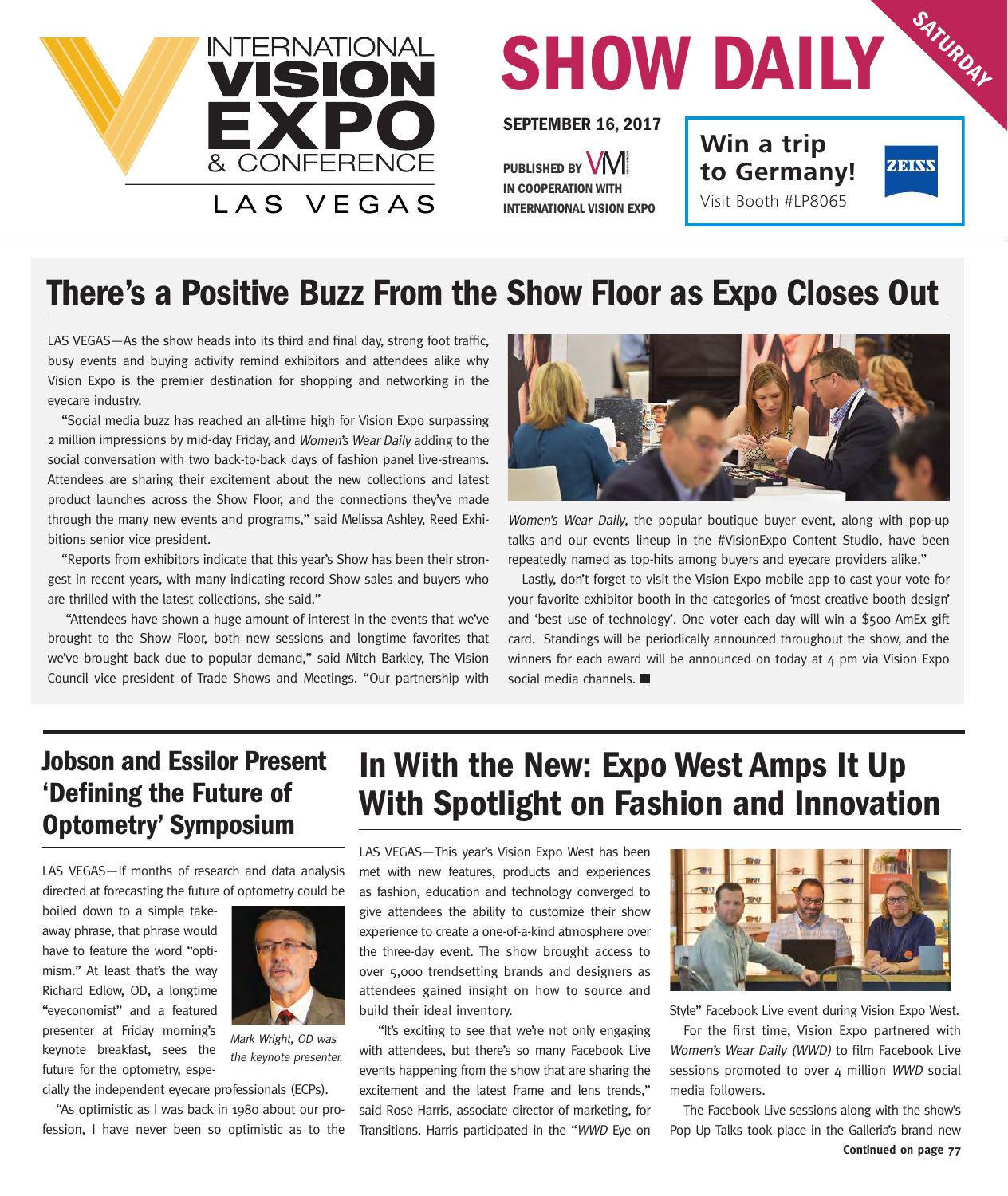### 3 0 **Show Experience**

### **Think About Your Eyes Celebrates Gift of Sight With New Campaign**

ALEXANDRIA, Va. - Think About Your Eyes' first commercials, developed in 2007, were designed to emulate public service announcements. Thanks to increased industry support for Think About Your Eyes, a new creative campaign launched in August, marking the first new creative since the campaign's initial debut.

"We saw an increasing need to reach consumers on an emotional level with our message about annual eye exams, and thus the opportunity to develop a new creative campaign to change their behavior around their vision health," said Jon Torrey, Think About Your Eyes' executive director.

To ensure the new campaign would have maximum impact with the target audience, the Think About Your Eyes team conducted two phases of market research. The first evaluated a wide variety of strategic approaches to help determine how best to motivate people to get a yearly exam from an eye doctor.

The second tested several creative approaches, developed in partnership with ghg | greyhealth group, that brought the winning strategy to life in different ways. This phase of research, which included more than 1,000 consumers, was specifically designed to measure the emotional impact of each potential campaign, as well as how strongly that emotional response was tied to behavior change.

Based on these criteria, a campaign called "Seeing is a Gift" emerged as the winner. It's a celebration of sight, and all that it brings to our lives, and our children's lives. It's also a reminder of how important it is to protect this most precious gift.

"Sight is something many people take for granted, but there is more to good vision than 20/20. Regular face-to-face eye examinations detect many eye and vision problems where there are no obvious signs or symptoms and serve as a primary health care access point for the



Scenes from the new ad campaign called "Seeing is a Gift," celebrates sight and reminds viewers to protect this most precious gift.

potential detection of over 275 systemic conditions with documented ocular involvement," said Rick Weisbarth, OD, FAAO and vice president of Professional Affairs for Alcon U.S. Vision Care. "As a company whose purpose is helping people see better, Alcon is thrilled to support the Think About Your Eyes awareness campaign and share the importance of yearly eye exams."

The commercials aired during a primetime broadcast on during NBC's America's Got Talent in August, select MLB games on ESPN and over 27 cable networks in primetime. The commercials also appeared in online video ads on popular news and lifestyle websites.

In 2016, Think About Your Eyes' messaging led to an additional 1.15 million eye exams and an additional \$495 million in industry revenue. Think About Your Eyes is supported by International Vision Expo and 20 additional industry partners including Alcon, The Vision Council, American Optometric Association, All About Vision, Gunnar Optiks, Jobson Optical Group, National Vision, Inc. (NVI), SpecialEyes, SPY, Hilco Vision, Walman, Transitions, Shamir, Chemistrie Eyewear, Essilor, Luxottica Group, Eschenbach, Johnson & Johnson Vision, First Vision Media Group and WestGroupe.